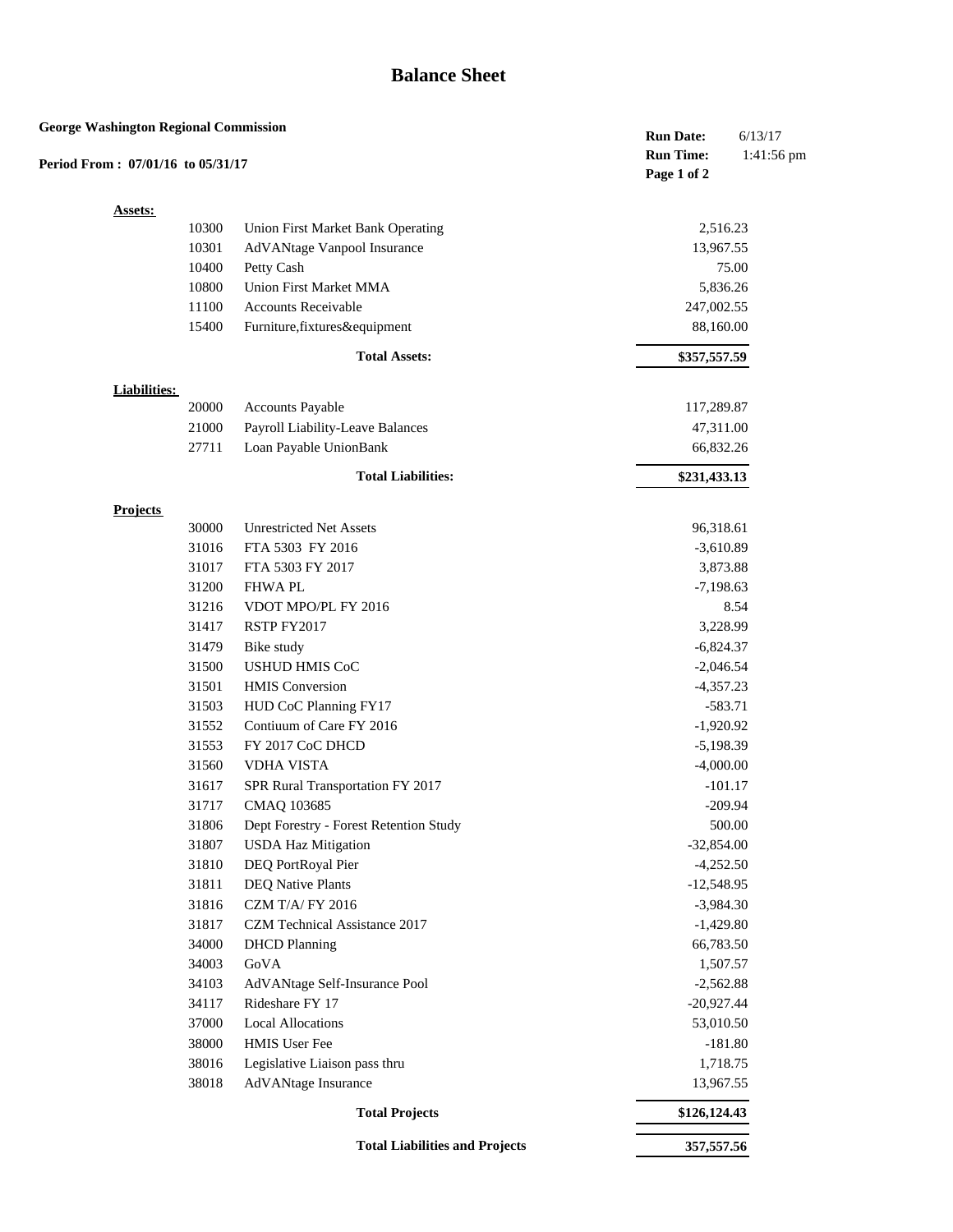## **Balance Sheet**

| <b>George Washington Regional Commission</b> |                                                                    |                          | <b>Run Date:</b><br><b>Run Time:</b> | 6/13/17<br>1:41:56 pm |
|----------------------------------------------|--------------------------------------------------------------------|--------------------------|--------------------------------------|-----------------------|
| Period From: 07/01/16 to 05/31/17            |                                                                    |                          | Page 2 of 2                          |                       |
|                                              | <b>Net Difference to be Reconciled</b>                             |                          |                                      | \$0.03                |
|                                              | <b>Total Adjustment</b>                                            |                          |                                      | \$0.03                |
|                                              | <b>Unreconciled Balance</b>                                        |                          |                                      | \$0.00                |
| <b>Reconciling Items </b>                    |                                                                    |                          |                                      |                       |
| (1)                                          | Paid Salaries are<br>Timesheets show<br>Difference                 | 699,506.94<br>699,506.98 | 0.04                                 |                       |
|                                              | Leave accrued this year<br>(2)                                     | 0.01                     |                                      |                       |
|                                              | Fringe Pool is<br>(3)<br>Fringe allocated<br>Difference            | 234,765.52<br>234,765.52 | 0.00                                 |                       |
|                                              | Indirect Pool is<br>(4)<br><b>Indirect Allocated</b><br>Difference | 425,824.69<br>425,824.67 | $-0.02$                              |                       |

\$0.03

Total adjustments